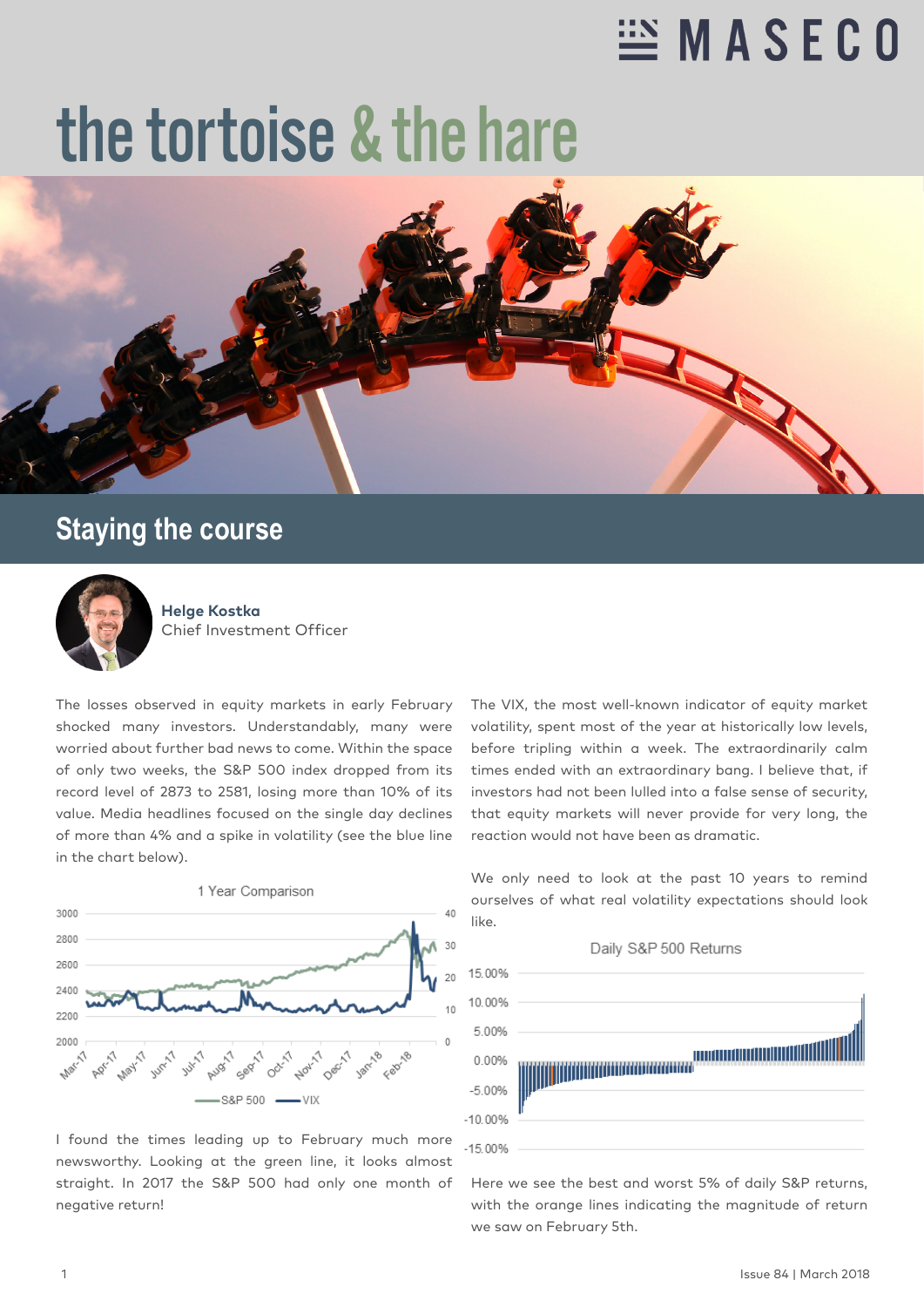## **Staying the course**

The fact that the orange lines are even visible on the chart can be interpreted as February 5th being a rare occurrence. That said, one is also reminded that the last 10 years provided investors with many swings of similar or even greater magnitude.



10 Year Comparison

If we attempt to put last year and the recent February market movements into a long-term context, we first see that the green line still looks relatively straight. Since the Global Financial Crisis nine years ago, it seems like the only direction for US equities is up. However, every party must end at some stage and this one is no different. Even though these gains have been fuelled by robust GDP growth, unprecedented liquidity, global dominance of some US tech companies and recently cut taxes, valuations do not lie about future expected returns. The current level of US Equity CAPE (Cyclically Adjusted Price to Earnings) is in the 97th percentile of its long-term history and US small cap is the most expensive it has ever been. Recent market events have served as a warning to investors, although February still ended up being a positive month for the S&P Index. This means the party will continue, maybe for a few more months or even years.

Should the US economic or profitability backdrop seriously deteriorate relative to the rest of the world, our reduced exposure to the US would support portfolio performance. Similarly, if there is a global recession at any time in the next few years, our allocations into Total Return solutions are in place to provide support to performance.

As you can also see in the previous chart, periods of high volatility come hand in hand with equity investing. We are able to identify four other volatility spikes in only the last 10 years, with the earliest one reflecting the Global Financial Crisis. By showing you this I intend to put things into perspective and hopefully enable you to remain composed next time markets drop. Of course, that is easier said than done, particularly since few readers have followed the markets as closely as I have for the last twenty years.

This brings me to my final and perhaps most important point. Maybe one of the reasons why you have chosen to entrust MASECO with your wealth is that we can provide the rational thinking that you may struggle with in periods of market turbulence. I can assure all clients that this is absolutely the case. Since I joined MASECO, at no point have I questioned our investment philosophy or approach. We firmly believe that markets are largely efficient and that fund costs and tax charges can be a serious detriment to returns. Always staying rational is critical and systematically pursuing robust academic evidence, to us, seems more reliable than jumping onto the latest asset class or star manager band wagon. Particularly since good recent performance is often portrayed as though it will continue forever.